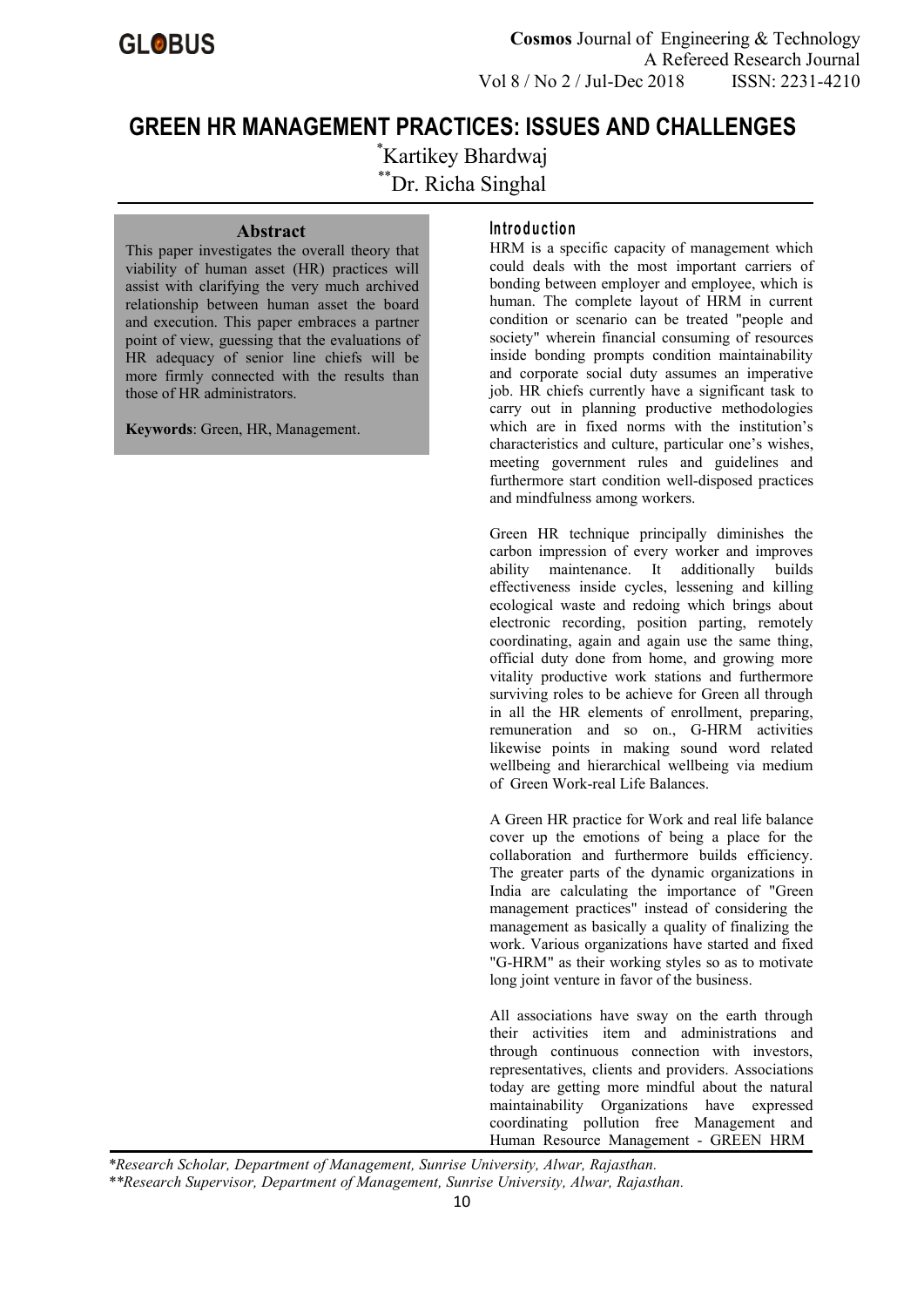practices. Green HR is the usage of HRM arrangements to create and uptodate the acceptable use of assets inside business affiliations and, all the more for the most part, advances the reason for natural maintainability. Green activities inside HRM structure part of more extensive projects of corporate social duty. The requirement for a proactive way to deal with natural management over the world and the appropriation of condition management frameworks by the corporate area is expanding Literature has offered significance to reception of ecological practices as a key target of hierarchical working creation it imperative to relate to the help of human resource management rehearses.

The principle natural focal point of numerous organizations is set on diminishing waste and improving resource. Human Resource Management has likewise begun taking activities. Numerous organizations are embracing green HR practices which help in reducing carbon impression through less printing of paper, video conferencing and interviews, and so forth. The HR Professional today is additionally helping the organizations to embrace systems to green their business through  $\frac{6}{1}$ internet sharing of preparing/self-learning materials, by Encouraging representatives to kill their PC screen when they are away from their work area, it likewise urges its workers to keep least lighting during non-working hours and more use of LED is **Definite** additionally supported by the associations, Green HR is one which incorporates two fundamental parts: earth kind HR practices and the assurance of data capital. Green HRM strategies and practices likewise help to shield and improve labourer wellbeing and prosperity.

# **R e v iew o f L ite ra tu re**

Jabbar, H. and Abid, M. (2015), The motivation behind this examination is to break down the effect of Green Human Resource Management rehearses on ecological execution. For observational examination, instrument was adjusted and • Although appropriated among 200 representatives of green associations. Advantageous and snow ball inspecting procedures were utilized for information assortment. This examination clarifies that workers enlisted based on their ecological discernment accomplish higher evaluations of fulfillment when they are more engaged with choices and everyday activities. Besides, this examination suggests that associations who need to build their representative execution should put accentuation on preparing as it rouses them to accomplish better levels. This exploration undertaking will assist chiefs with improving authoritative execution and accomplish the focused on objectives.

Renwick, D.; Redman, T.; Maguire, S. (2012), The paper puts forth a defense for the mix of the to a great extent separate written works of natural administration (EM) and human asset the executives (HRM) research. The paper sorts the current writing based on Ability-Motivation- Opportunity (AMO) hypothesis, uncovering the job that Green human asset the executives (GHRM) measures play in human administration practice. The commitments of the paper lie in attracting together the surviving writing the zone, planning the territory of the field, distinguishing a few holes in the current writing and recommending some conceivably productive future examination plans.

# **G re en H RM - T h e C h a llen g e s**

As clients become more mindful of natural issues, there is an expansion in the interest for environmental items. This expanded attention to and affectability towards ecological issues puts certain requests on business capacities to get greener. Despite the fact that Environment accommodating HR rehearses are actualized in numerous private just as in focal open parts, the genuine test is to:

- allude and follow green HRM rehearses over the long haul, instead of actualizing for transient profitability and exhibitions to fabricate a naturally
	- Cordial association.
	- arrangements as change specialists to change the current management framework so as to actualize green qualities.
	- Linking representative contribution and support in ecological management programs.
	- Training HR experts to refresh and zero in on green HR rehearses.
	- Companies are needed to energize item, measure, plan and innovation development to sound, harm free society with satisfactory resources accessible.
	- green practices prompts immense speculation, overseeing and estimating the degree of Green - HRM use is additionally testing.

While ecologically neighborly living is a positive ideal, there are a few potential inconveniences of becoming environmentally viable. Gregory Hamel has made a survey of the drawbacks if an association is making strides toward environmental friendliness.

The significant disservices are recorded underneath;

- Initial costs.
- Inadequate reserve funds.
- Increased capital costs.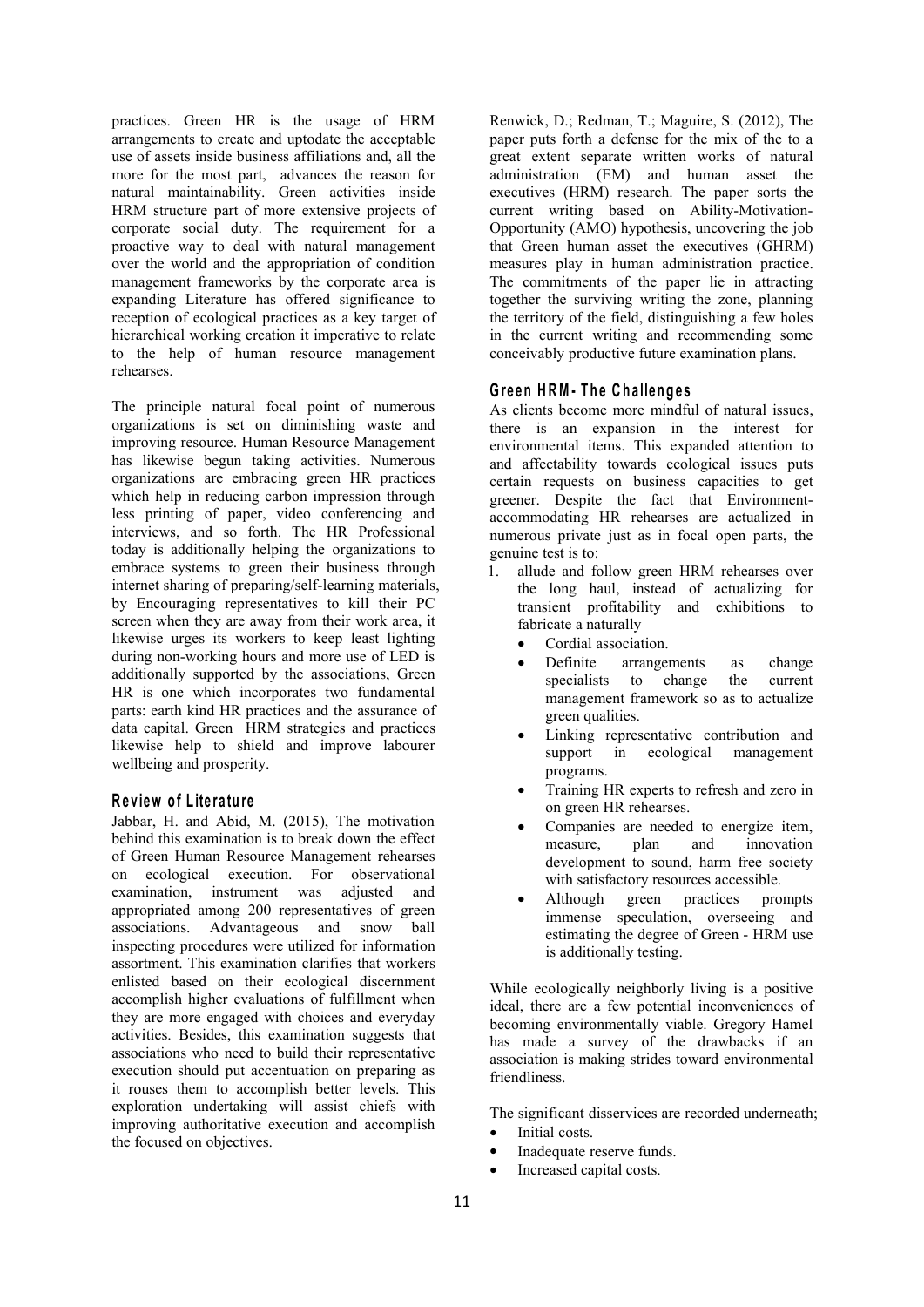- Uneven rivalry.
- Marginal sway.
- Employee aloofness and hesitance.

## **C o n c lu sio n**

The constraint looked in this investigation was absence of data and mindfulness about the theme and confined number of firms was applying GHRM<br>in its tests. The existence overall worms for the Across the globe, we are in its tasks. The arising overall worry for the climate and the development of worldwide principles has constrained organizations to take up perceived techniques and execute them onto their associations. An enormous number of associations have utilized the consistence approach in their natural or green administration activities driven by laws and guidelines. In any case, natural powers, for example, client blacklists, intense inclinations and new customer necessities have influenced strategies of the business (Sudin, 2011). The subject workers star<br>of seekalized managerability is denoing in amounted of ecological manageability is drawing in expanded consideration among the executives researchers. In spite of its significance to supervisors, workers, clients and different partners, nonetheless, there are not many exploration examines that consider the function of human asset the board frameworks in associations endeavoring to accomplish natural supportability. Subsequently there is a developing requirement for the reconciliation of ecological administration into human asset the board (HRM) green HRM-research practice. Associations are more significant to uphold green HRM framework, as this framework gives a more noteworthy upper hand (Renwick, Redman and Maguire 2013). The major observational truth is that naturally cognizant associations set out a solid effect on the results of the climate. Execution of green HRM framework is an endeavor to catch an expansive scope of results which without a doubt are profoundly imperative to the organizations. The principal focal point of this be examination is to investigate the results of green HRM rehearses on association and its effect on the climate because of its exercises. The worry for the climate has become an expanding issue for associations as they communicate with the two clients and laborers. Representatives themselves are frequently revealed as a wellspring of weight for associations to address ecological issues.

As opposed to the individual association fit viewpoint, the message's consequences for work interest expectations were not dependent upon the member's own ecological position. These discoveries feature the significance of corporate social execution as a wellspring of data for an assortment of occupation searchers. Indeed, even moderately limited quantities of data with respect to corporate social execution can decidedly influence an association's standing and enrollment endeavors. As a rule, this exploration adds to the developing collection of writing on corporate social

duty. It is the primary examination to test whether the impacts of favorable to natural enlisting messages on employment interest goals rely on a candidate's very own ecological position. Moreover, this is the primary investigation to show notoriety's meditational part in the impacts of corporate social duty on enrollment endeavors.

the globe, we are moving to industrialization, that expands, business creation, innovation and other business exercises. This was builds human accommodation, yet additionally expands its way of life. However, on the opposite side, it likewise increments natural danger that came about environmental dangers to individual. So this is a period Peoples need to utilize Green practices to spare the climate and most significant asset of the planet for example Human. Greening workers start to finish is certifiably not a simple yet professional ecological arrangement and executing Green human asset the executives (GHRM) rehearses basically has created a positive outcome toward the Green climate. The paper centers upon the GHRM, different Green Human Resource Practices and clarifies the part of green human asset measure in becoming environmentally viable. At long last, the paper proposes some social ramifications of Green human asset rehearses for green association. These scientists offer significance to appropriation of natural practices as a vital reason for hierarchical working to make it huge with the strength of HRM rehearses (Jackson et al., 2011; Daily and Hung, 2001; Sarkaris et al., 2010). Lee, (2009) indicate "green management" as the activity whereby organizations build up an ecological administration procedure to deal with the climate. So there is a need of proactive natural administration (Gonzalez-Benito and Gonzalez-Benito, 2006). Yet, this can be conceivable with worker contribution, Participation and inclusion of representative is fundamentally significant for accomplishment of the Green HRM idea, There is a need of executing Green HRM Practices in our every day life functioning just as private (Brio, Fernandez and Junquera, 2007; Fernandezz, Junquera and Ordiz, 2003; Ramus, 2001, 2002; Renwick, 2008). Rashid, Wahid and Saad (2006) have documented that employees' cooperation in natural administration frameworks positively affects the character or ecologically dependable mentalities and conduct in employees" private life.

# **R e fe ren c e s**

- 1. Jabbar, H., Abid, M., (2015). "A Study of Green HR Practices and Its Impact on Environmental Performance: A Review", MAGNT Research Report, 3 (8): 142-154.
- 2. Khandelwal, R.P., (2010). "Can Green Marketing be used as a tool for Sustainable